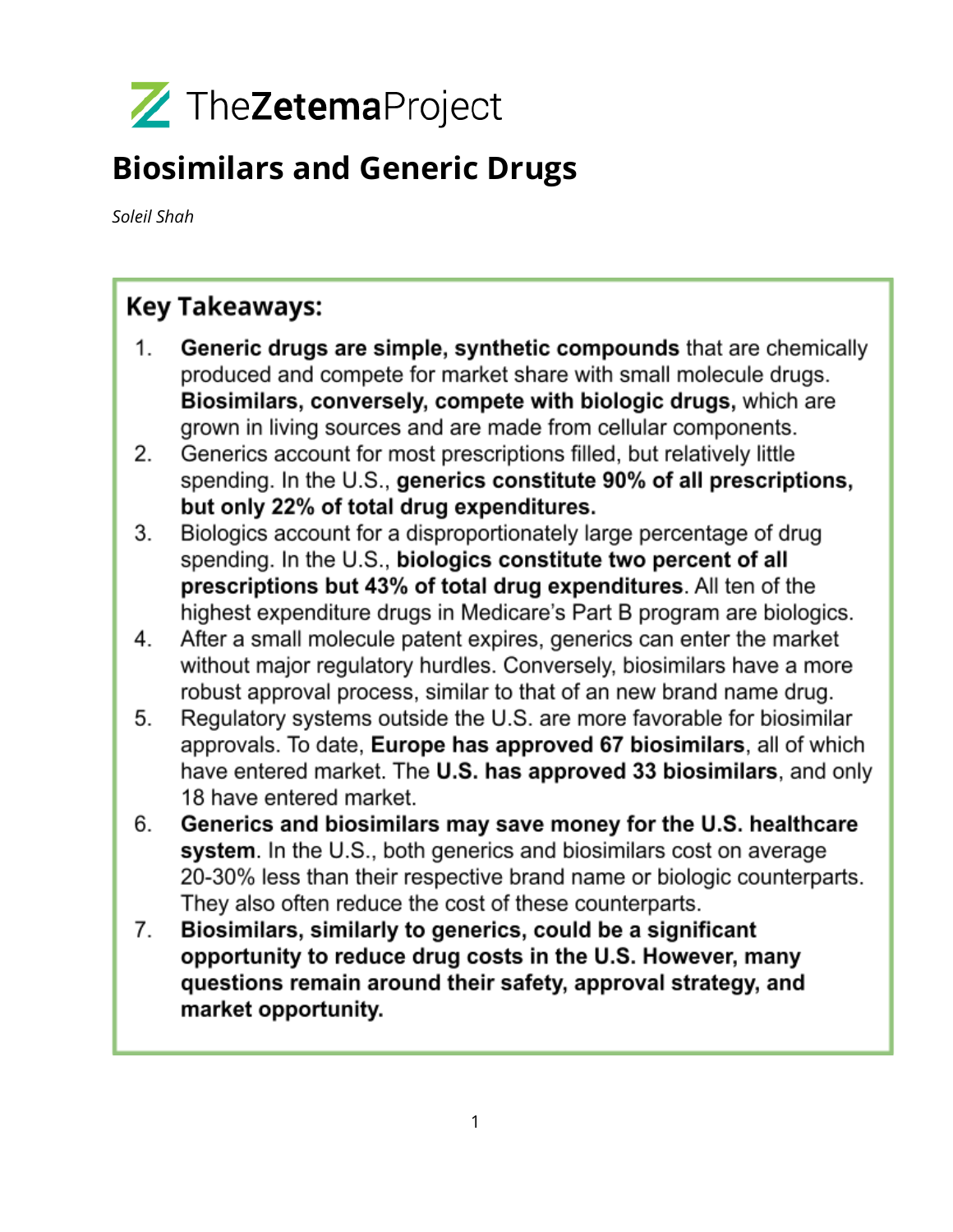

## **Discussion Questions**

- 1. How closely should the regulatory process for biosimilars parallel the one used for generic small chemical drugs?
- 2. What lessons, if any, can the U.S. apply from its success with the penetration of generic small-molecule drugs to biologics and biosimilars?
- 3. What are the risks in terms of lost opportunities by the U.S.'s current model, which treats biosimilars like entirely new drugs?
- 4. What can the U.S. learn from the regulatory approaches other countries have taken related to biosimilars?
- 5. Should the U.S. adopt a model of biosimilar approvals similar to that of Europe (i.e., significantly fewer regulatory hurdles after the biologic drug's patent expires)?
- 6. Would the predictability of pricing regulations for biologic drugs create a better environment for innovation and/or cost savings than enabling biosimilar approvals?
- 7. To what degree do biosimilars drive down the cost of the original biologics through competition?
- 8. What role can and should biosimilars play within the broader goal of managing drug spend in the U.S.? How does the savings potential of biosimilars compare to the magnitude and likelihood of other approaches?

## **Additional Recommended Reading**

**1. Realizing the Benefits of Biosimilars** *(full text)* – authored by Zetema Project panelist Mark McClellan, among others, this report provides an overview of the landscape of biosimilars in the U.S. It then analyzes factors that contribute to the delayed progress in biosimilar approvals in the U.S. compared to Europe. [https://healthpolicy.duke.edu/sites/default/files/2021-04/Realizing%20the%20Benefi](https://healthpolicy.duke.edu/sites/default/files/2021-04/Realizing%20the%20Benefits%20of%20Biosimilars.pdf) [ts%20of%20Biosimilars.pdf](https://healthpolicy.duke.edu/sites/default/files/2021-04/Realizing%20the%20Benefits%20of%20Biosimilars.pdf)